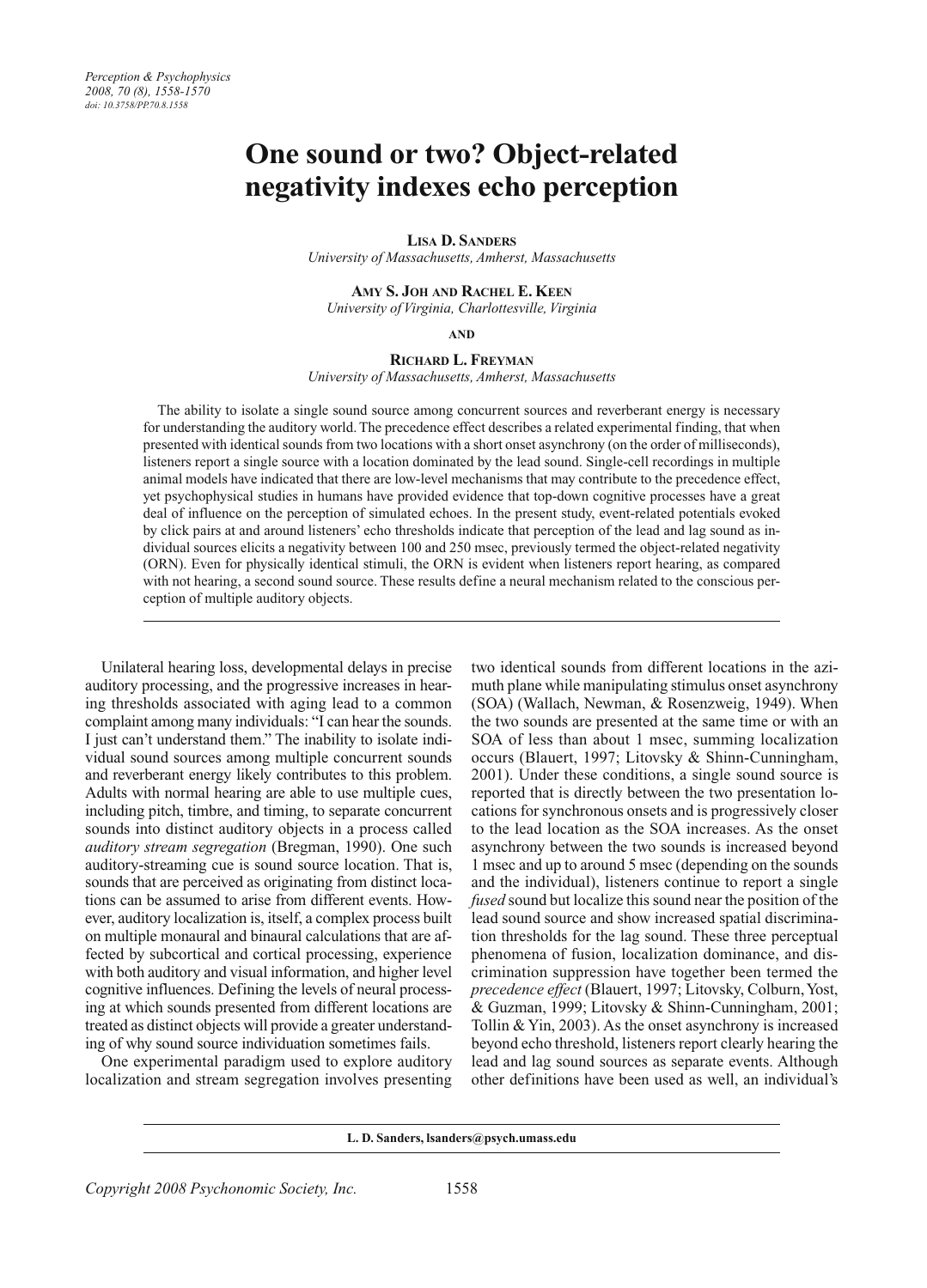echo threshold is the shortest delay between the lead and lag sounds at which the listener perceives two sounds as having different locations (Blauert, 1997, p. 224). Even at SOAs long enough that listeners consistently report hearing the lag sound as a separate source, some amount of localization dominance and discrimination suppression has been reported (Litovsky et al., 1999; Litovsky & Shinn-Cunningham, 2001).

Some aspects of the precedence effect can be explained in terms of low-level peripheral processing, including the responses of hair cells and cross-correlation between input to the two ears (Hartung & Trahiotis, 2001). Furthermore, single-cell recordings in several animal models have shown correlates of the precedence effect in the auditory nerve and subcortical regions such that the physiological response to lag sounds is greatly reduced (Fitzpatrick, Kuwada, Kim, Parham, & Batra, 1999; Spitzer, Bala, & Takahashi, 2004; Yin, 1994). Distinct correlates of summing localization, fusion, and localization dominance have been reported in primary and secondary auditory cortices of anesthetized cats (Mickey & Middlebrooks, 2001). In humans, there is some evidence that unilateral damage to the inferior colliculus results in abnormally weak echo suppression when the lead sound is presented contralaterally to the lesion (Litovsky, Fligor, & Tramo, 2002). However, correlates of the precedence effect in the structure and function of peripheral and low-level auditory systems cannot fully explain the complex patterns of perception that have been observed.

Several lines of evidence suggest that higher level cortical systems may also be involved in the precedence effect. First, there is some evidence that, with many hours of practice, listeners can learn to discriminate the interaural time difference of lag sounds below their initial echo thresholds with an accuracy similar to that for sounds far above their echo thresholds (Saberi & Antonio, 2003; Saberi & Perrott, 1990). To the extent that the precedence effect can be "unlearned," the increased localization thresholds for lag sounds observed in unpracticed individuals cannot be fully explained by the function of peripheral auditory systems. However, not all studies have shown evidence of practice effects on the localization of lag sounds (Litovsky, Hawley, Fligor, & Zurek, 2000), and highly trained individuals may learn to use nondirectional acoustic cues to discriminate between stimuli.

Second, switching the location of the lead and lag sounds in a train of click pairs produces a breakdown of the precedence effect. At the same SOA, listeners report not hearing the lag sound before the switch and hearing the lag sound for the first few pairs after the switch (Clifton, 1987). Similarly, listening to a series of sounds with identical locations and onset asynchronies produces a buildup of the precedence effect, so that listeners report that echoes fade out across the presentation of several pairs, regardless of presentation rate (Clifton & Freyman, 1989; Freyman, Clifton, & Litovsky, 1991). The results of these experiments, along with those of other studies in which the precise conditions that result in both the breakdown and the buildup of the precedence effect have been explored, are consistent with the hypothesis that listeners

build complex models of the acoustically reflective surfaces in a room on the basis of experience with sounds in that setting (Blauert, 1997; Clifton, Freyman, Litovsky, & McCall, 1994; Clifton, Freyman, & Meo, 2002; Freyman & Keen, 2006). In addition, asymmetries arise in the buildup of the precedence effect that are not evident when onset asynchrony varies randomly from trial to trial (Clifton & Freyman, 1989; Grantham, 1996). Specifically, echo thresholds are higher when the lead sound is presented on the right and the lag sound on the left, as compared with the reverse, when click pairs are repeated multiple times (i.e., the conditions that produce buildup of the precedence effect); no such systematic asymmetry is found for pairs presented in isolation (Grantham, 1996). Finally, neural correlates of echo suppression, but not of the buildup of echo suppression, are reported in the inferior colliculus of cats (Litovsky & Yin, 1998). The effects of auditory context on echo thresholds, asymmetries in the buildup of the precedence effect, and a lack of the buildup effect in subcortical regions of cats implicate cortical mechanisms in the precedence effect.

The psychophysical studies described above have been pivotal in determining the conditions under which auditory context modulates the precedence effect. However, the behavioral responses measured at the conclusion of multiple sensory, perceptual, cognitive, and motor processes do not provide information about the specific levels at which responses to lag sounds above and below thresholds differ. In contrast, the temporal resolution of eventrelated brain potentials (ERPs) can be used to potentially isolate the levels of processing (and cortical organization) at which these differences occur in humans.

Two recent studies have reported auditory brainstem responses (ABRs) to sounds presented under conditions that could produce the precedence effect. In the first study (Liebenthal & Pratt, 1999), the earliest potential affected by the presence of a preceding sound peaked around 40 msec after onset (Pa). This peak was reduced in amplitude when a sound was presented as a simulated echo (as opposed to in isolation), and the amount of amplitude reduction was associated with onset asynchrony. A second study reported psychophysical, ABR, and ERP measurements (Damaschke, Riedel, & Kollmeier, 2005) and concluded that the earliest electrophysiological evidence of the precedence effect could be observed as the mismatch negativity (MMN) component, which peaked around 150 msec after lag sound onset. However, neither of these studies recorded participant responses during or in precisely the same paradigms as electrophysiological measurements. Psychophysical studies of the precedence effect have shown that the relationship between SOA and percentage of trials on which a listener reports hearing the lag sound varies widely among individuals and is sometimes a very gradual or irregular function within an individual (Clifton, 1987; Clifton & Freyman, 1989; Damaschke et al., 2005; Freyman et al., 1991; Liebenthal & Pratt, 1999; Litovsky, Rakerd, Yin, & Hartmann, 1997). In the first study described above (Liebenthal  $\&$ Pratt, 1999), the trial structures differed for the discrimination and ABR experiments, so that listeners may have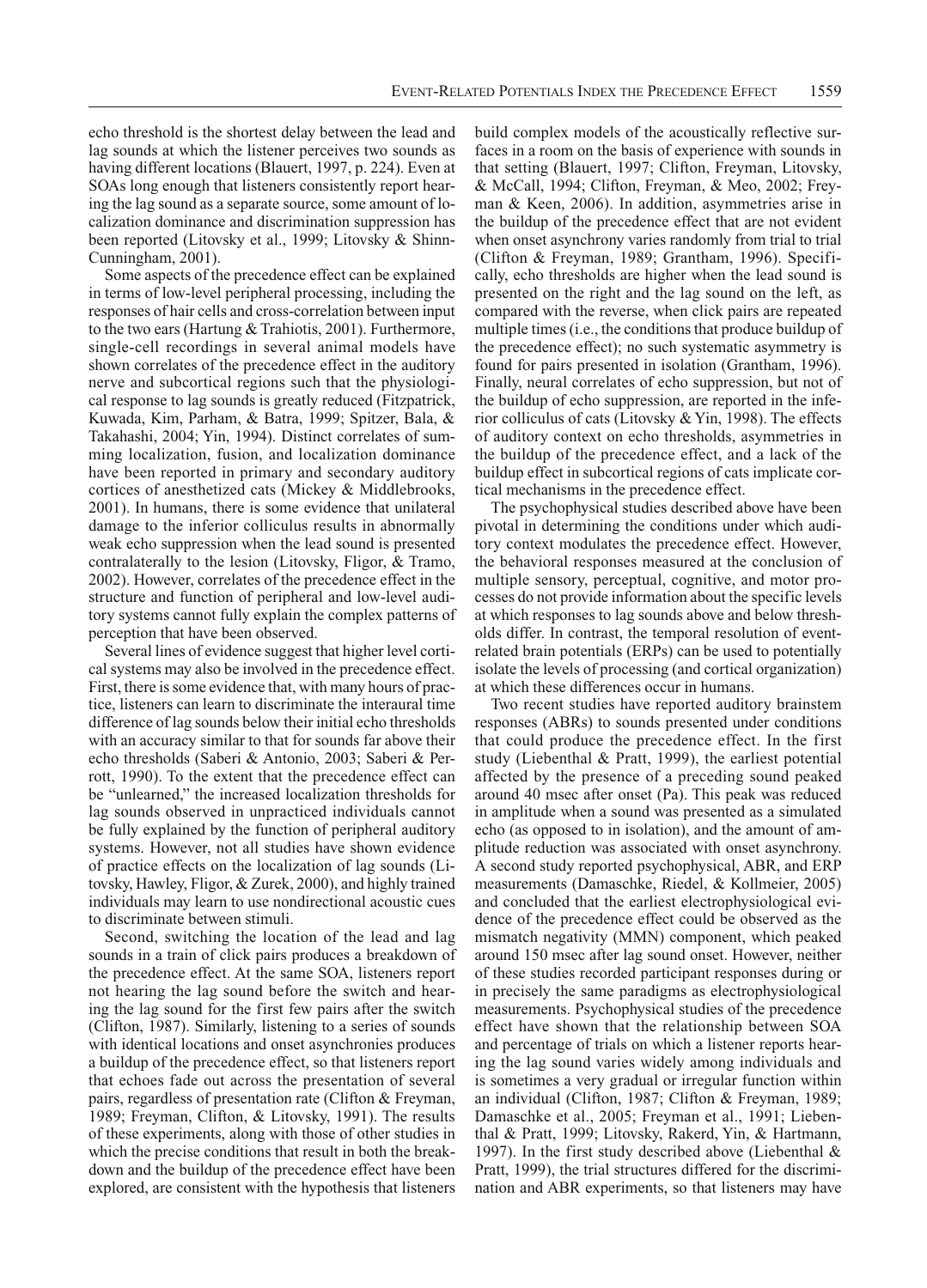experienced a buildup of the precedence effect in the ABR experiment only. In the second study (Damaschke et al., 2005), the use of an oddball design for the MMN measurements may have produced a breakdown of the precedence effect, since the deviant sounds that elicit an MMN are necessarily preceded by multiple repetitions of a standard sound. Without behavioral and electrophysiological responses recorded on the same trials, it is difficult to make direct connections between perception and the underlying neurosensory processing.

Ideally, ERPs would be used to index differences in processing when listeners report hearing and not hearing the lag sound under experimental conditions similar to those employed in the psychophysical studies that have defined the precedence effect. However, since scalp potentials evoked by sounds from different locations in rapid succession are typically indistinguishable, it is not immediately obvious what, if any, differences might be found in the resulting ERP waveforms. For example, Li, Qi, He, Alain, and Schneider (2005) reported no differences in the ERPs elicited by the onsets of correlated and uncorrelated long-duration noise presented from two locations with an SOA well below listeners' echo thresholds, even though this manipulation typically results in the perception of a single sound source for correlated noise and two sources for uncorrelated noise. In contrast, they found differences in ERP waveforms to a gap in the lag sound when the lag was uncorrelated noise versus correlated noise. A gap in uncorrelated noise typically leads to the correct perception of a gap in the lag, whereas a gap in correlated noise leads to perception of a gap in the lead sound. These results indicate that it is possible to use ERPs to index perception of distinct sound sources but also point out the importance of being able to time-lock ERPs to the actual perception of fusion or sound segregation that may have happened at different times on different trials and for different individuals processing the onsets of correlated and uncorrelated noise.

An alternative ERP index of the precedence effect arises from studies seeking to determine the level of processing at which pitch perception occurs. Pitch perception can be manipulated by *mistuning* one of the harmonics in a complex sound. At levels of mistuning that result in listeners' reporting two distinct pitches, sounds elicit a negativity that overlaps with the obligatory N1 and P2 components (Alain, Arnott, & Picton, 2001). Since this difference in amplitude is elicited by stimuli that listeners are more likely to report as two distinct sounds, it has been termed the *object-related negativity*, or ORN (Alain et al., 2001). The ORN is similar in amplitude, distribution, and latency when listeners discriminate between complex sounds with and without the mistuning, when they read unrelated material, and when they complete a visual 1-back task (Alain et al., 2001; Alain, Schuler, & McDonald, 2002; Dyson, Alain, & He, 2005). In contrast, a later positivity that peaks around 400 msec and has a posterior distribution is observed only when listeners actively attend to the auditory stimuli (Alain et al., 2001). The magnetic equivalent of the ORN has been reported in

studies employing MEG measures (Alain & McDonald, 2007; Hiraumi et al., 2005).

The ORN has also been reported in studies that induce two-sound perception through the use of dichotic pitch stimuli, using both ERP (Hautus & Johnson, 2005; Johnson, Hautus, & Clapp, 2003) and MEG (Chait, Poeppel, & Simon, 2006) techniques. Importantly, these later studies indicate that the ORN is not specific to mistuned harmonics, although, as with the harmonic stimuli, perception of two objects is based on the perception of distinct pitches. A recent study has provided some evidence that sounds that are separated on the basis of location may also elicit an ORN. Specifically, when the amount of mistuning of a harmonic (2%) is not enough to result in a consistent perception of two distinct pitches, presenting the mistuned harmonic from a different location elicits the ORN (Mc-Donald & Alain, 2005). Furthermore, in the participants who were skilled at localizing sounds  $(n = 5)$ , there was evidence of an ORN's being elicited when a tuned harmonic was presented from a distinct location.

If the ORN is actually indexing perception of two distinct sound sources, presenting pairs of clicks with an onset asynchrony longer than an individual's echo threshold should also elicit an ORN. Since observing this component does not require setting up a particular auditory context (as does the MMN), ERP and psychophysical measurements can be made under identical conditions—in fact, at the same time. Furthermore, individual differences in echo thresholds become an asset, since they make it possible to distinguish between differences in ERPs that are based on perception and those that are driven by physical differences in the stimuli. Specifically, it becomes possible to compare ERPs elicited by physically identical stimuli that result in distinct perceptions (hearing one sound source or two). Therefore, this component presents an opportunity to test multiple hypotheses concerning the precedence effect. In the present study, EEG was recorded while pairs of clicks with varying onset asynchronies were presented from two loudspeakers, and listeners were asked to report whether they heard a sound from the lag location. On the basis of previous evidence of correlates of the precedence effect at early perceptual stages and modulation of the precedence effect by higher level processes, we hypothesized that perception of a lag sound as a separate source would be indexed by the ORN.

## **METHOD**

#### **Participants**

Twelve adults contributed both psychophysical and ERP data (6 of them female;  $M$  age = 23 years, 9 months;  $SD = 4$  years, 2 months); an additional 12 participants contributed psychophysical data only (8 of them female; *M* age  $=$  24 years, 9 months; *SD*  $=$  3 years, 8 months). Twelve other adults were initially contacted about participating in the study but were excluded for degenerative hearing loss  $(n = 1)$ , equipment failure  $(n = 2)$ , consistently reporting hearing the lag sound regardless of onset asynchrony in a screening task  $(n = 6)$ , or consistently reporting hearing the lag sound when it was presented on the right and consistently reporting not hearing the lag sound when it was presented on the left in the screening task  $(n = 3)$ . All the participants who contributed any data included in the analy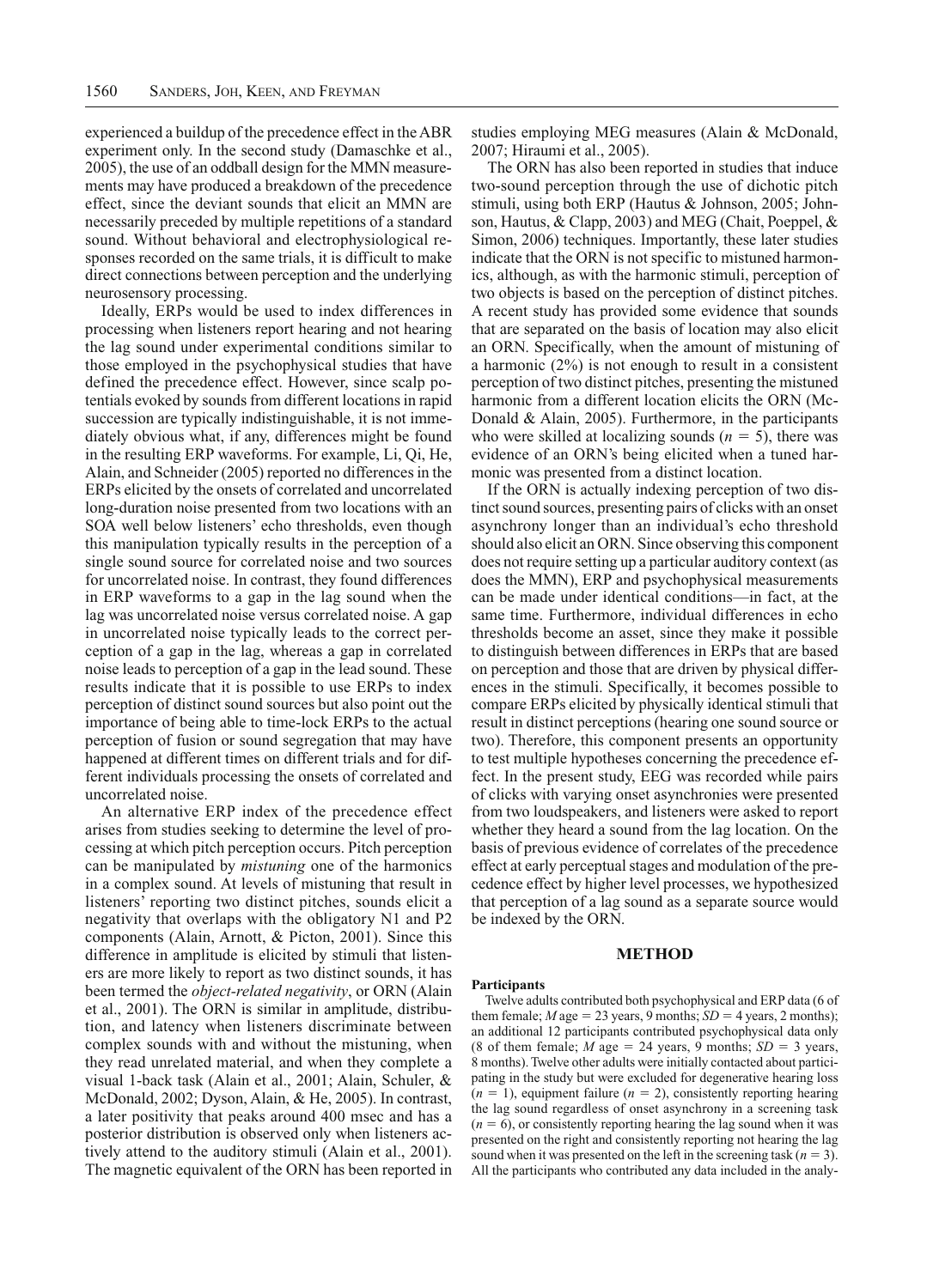ses  $(n = 24)$  were right-handed, had normal or corrected-to-normal vision, and reported having no neurological problems and taking no psychoactive medications. All the participants completed a hearing screening and had pure tone thresholds at or below normal levels for both ears for 1-, 2-, 4-, and 8-kHz tones. Adults provided informed consent before participating in any research activities and were paid \$10/h for their time.

#### **Stimuli**

Sounds were  $181$ -usec clicks (positive rectangular pulses of four sample points) saved in 22050-Hz stereo WAVE files. The lead click, presented in either the left or the right channel, was followed by an identical sound in the other channel 1–14 msec (in 1-msec steps) after the onset of the first click, for a total of 28 sound files (14 for each lead side). A silent interval of 4.5 msec was added to the beginning of each sound file.

All the sounds were presented over M-Audio StudioPro3 loudspeakers with EPrime software running on a PC with a Creative SB Audigy 2 ZS sound card. Each loudspeaker was located 1.4 m from the participants and 55º from midline, as shown in Figure 1. Sound level over the two loudspeakers was equated immediately before each participant's arrival by measuring the output level of click trains (10 clicks/sec) presented from a single loudspeaker and adjusting the channel-specific volume on the PC to produce a reading of 71 dB SPL (A-weighted). Intensity levels were measured with a free-field microphone positioned where the center of a participant's head would be during an experimental session. Sounds were presented in an acoustically shielded and sound-deadened room. The EEG recording equipment precluded conducting the experiment in an anechoic chamber; however, reverberation was minimized by covering as many hard surfaces as possible with acoustically absorbent material (e.g., heavy blankets). The amplitude of actual reflections was assumed to be well below those simulated by the lag sounds. Furthermore, participant responses indicated that the conditions were sufficient to elicit the precedence effect, and ERP analyses were designed to account for any effects of the specific acoustic environment on echo thresholds.

#### **Procedure**

The participants first completed the hearing screening and answered questions to determine whether they met the inclusion criteria described above. The first 8 of the 33 participants (excluding 1 for hearing loss and 2 for equipment failure) who completed any part of testing proceeded directly to the test trials. Since the SOAs employed in testing 7 of these initial 8 participants failed to fully capture their echo thresholds, subsequent participants completed an additional echo threshold screening task before beginning the test trials.

During the echo threshold screening task, click pairs were presented in two blocks of 105 trials such that the lead sound was always presented from the same loudspeaker. At the beginning of each of these blocks, the participants were instructed that they would hear a sound from the left (or right) loudspeaker on every trial. They were asked to press one button on a response box if they also heard a sound coming from the right (or left) and a different button if they did not hear a sound from the lag side. On each trial during left-lead blocks, a click was presented from the left loudspeaker, followed by an identical click from the right loudspeaker beginning 2, 4, 6, 8, 10, 12, or 14 msec later. Click pairs at each onset asynchrony were repeated 15 times each in random order. The same procedure was used for click pairs with the lead sound always on the right side and the lag sound always on the left side.

Responses to the screening task were used to select the set of eight SOAs (1-msec intervals) that were to be used during testing, as shown in Table 1. For the 8 participants who were not asked to complete this echo threshold screening, the eight shortest SOAs were employed during testing. For the first 7 of 9 participants who passed the screening, selection of the test SOAs was constrained by using the same eight delays in the left-lead and right-lead blocks. For the remaining 9 of 16 participants who passed the screening, the range of test lags was chosen separately for the left-lead and right-lead blocks, in an attempt to maximize the number of participants with adequate amounts of ERP data at, below, and above their echo thresholds.

Twenty-four participants (including the 8 who were not given the echo threshold screening) proceeded to the test phase of the experiment. The testing instructions were identical to the screening instructions: The listeners were told that they would always hear a sound from the lead side and were asked to press different buttons if they did or did not hear a sound from the lag side. Since EEG was being recorded, they were also asked to refrain from blinking and making any other movements (including pressing a button) when a fixation point was shown on the computer monitor. To reinforce these instructions, they were presented on the computer monitor at the beginning of each block. Each trial began with the appearance of a fixation point in the center of the computer monitor. One of the click pairs was played 200–700 msec later (rectangular distribution). The fixation point remained on the screen for another 800 msec, followed by a reminder of the instructions (e.g.,  $1 =$  sound from the left,  $4 = no$  sound from the left) to prompt a response. All the participants completed 20 left-lead blocks and 20 right-lead blocks. They heard 100 repetitions (5 within a single block) of each of eight SOAs with the lead sound on each side, for a total of 1,600 trials.

The number of trials on which a participant reported hearing the echo for each sound (lead side with a specific SOA) was recorded. A logistic function allowed to vary by midpoint and slope was fitted to



**Figure 1. Sketch of the experiment room. Each loudspeaker was 1.4 m from the participants at an angle of 55º from midline; the loudspeakers were 2.3 m from each other. A computer monitor was located 1.5 m in front of the participants. Behind the participants, a curtain was hung to partially block reflections from metal cabinets and a bookshelf. An electrically shielded lamp was located to the right, and a metal arm containing cables to connect scalp electrodes to amplifiers was on the left. A metal filing cabinet, the amplifiers, a table with the computer monitor, and a closed wooden door were in front of the participants.**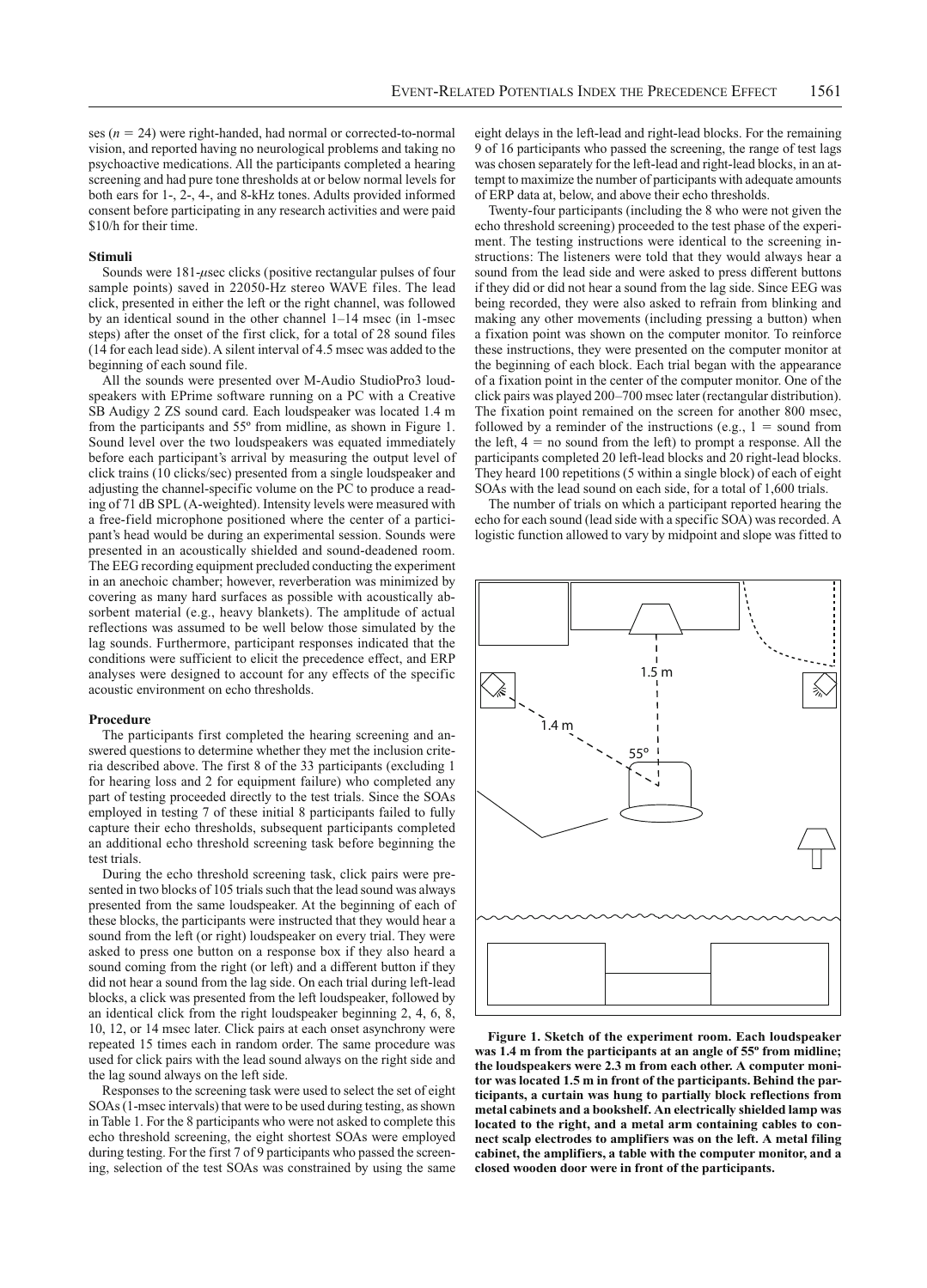| <b>Table 1</b><br>Participants |       |                   |                  |          |                   |                   |
|--------------------------------|-------|-------------------|------------------|----------|-------------------|-------------------|
|                                | Scr.  |                   | Left- and Right- |          | Left-Lead         | Right-Lead        |
| Part.                          | Proc. | Exclusion         | Lead Test SOAs   |          | ERP Thrsh.        | ERP Thrsh.        |
| 1                              |       | Hearing loss      |                  |          |                   |                   |
| $\overline{c}$                 |       | Equipment failure |                  |          |                   |                   |
| 3                              |       | Equipment failure |                  |          |                   |                   |
| $\overline{4}$                 | no    |                   | $1 - 8$          | $1 - 8$  | poor fit          | poor fit          |
| 5                              | no    |                   | $1 - 8$          | $1 - 8$  | poor fit          | poor fit          |
| 6                              | no    |                   | $1 - 8$          | $1 - 8$  | poor fit          | poor fit          |
| 7                              | no    |                   | $1 - 8$          | $1 - 8$  | poor fit          | poor fit          |
| 8                              | no    |                   | $1 - 8$          | $1 - 8$  | insufficient data | poor fit          |
| 9                              | no    |                   | $1 - 8$          | $1 - 8$  | insufficient data | $SOA = 3$         |
| 10                             | no    |                   | $1 - 8$          | $1 - 8$  | poor EEG          | poor fit          |
| 11                             | no    |                   | $1 - 8$          | $1 - 8$  | poor EEG          | poor EEG          |
| 12                             | yes   | Scr. Thrsh. $<$ 1 |                  |          |                   |                   |
| 13                             | yes   | Scr. Thrsh. $<$ 1 |                  |          |                   |                   |
| 14                             | yes   |                   | $1 - 8$          | $1 - 8$  | insufficient data | $SOA = 6$         |
| 15                             | yes   |                   | $1 - 8$          | $1 - 8$  | $SOA = 3$         | $SOA = 6$         |
| 16                             | yes   |                   | $1 - 8$          | $1 - 8$  | $SOA = 6$         | poor fit          |
| 17                             | yes   |                   | $4 - 11$         | $4 - 11$ | poor fit          | poor fit          |
| 18                             | yes   |                   | $4 - 11$         | $4 - 11$ | insufficient data | $SOA = 6$         |
| 19                             | yes   |                   | $7 - 14$         | $7 - 14$ | poor EEG          | insufficient data |
| 20                             | yes   |                   | $7 - 14$         | $7 - 14$ | $SOA = 10$        | insufficient data |
| 21                             | yes   | Scr. Thrsh. $<$ 1 |                  |          |                   |                   |
| 22                             | yes   | Scr. Thrsh. $<$ 1 |                  |          |                   |                   |
| 23                             | yes   | Scr. Thrsh. $<$ 1 |                  |          |                   |                   |
| 24                             | yes   | Scr. Thrsh. $<$ 1 |                  |          |                   |                   |
| 25                             | yes   | Scr. < 1 > 14     |                  |          |                   |                   |
| 26                             | yes   | Scr. $< 1 > 14$   |                  |          |                   |                   |
| 27                             | yes   | Scr. < 1 > 14     |                  |          |                   |                   |
| 28                             | yes   |                   | $1 - 8$          | $1 - 8$  | insufficient data | $SOA = 6$         |
| 29                             | yes   |                   | $1 - 8$          | $3 - 10$ | $SOA = 3$         | poor fit          |
| 30                             | yes   |                   | $2 - 9$          | $2 - 9$  | insufficient data | $SOA = 6$         |
| 31                             | yes   |                   | $2 - 9$          | $4 - 11$ | $SOA = 6$         | $SOA = 7$         |
| 32                             | yes   |                   | $4 - 11$         | $7 - 14$ | poor fit          | insufficient data |
| 33                             | yes   |                   | $6 - 13$         | $3 - 10$ | poor EEG          | poor fit          |
| 34                             | yes   |                   | $6 - 13$         | $7 - 14$ | $SOA = 12$        | $SOA = 10$        |
| 35                             | yes   |                   | $7 - 14$         | $7 - 14$ | poor EEG          | poor EEG          |
| 36                             | yes   |                   | $7 - 14$         | $7 - 14$ | $SOA = 12$        | $SOA = 13$        |

Note—Participants are grouped rather than listed in the order the data were collected. Part., participant number; Scr. Proc., test stimulus onset asynchrony (SOA) screening procedure; Scr. Thrsh., screening procedure threshold; ERP Thrsh., the SOA considered to be closest to an individual's echo threshold for ERP analysis. All SOAs are given in milliseconds.

each psychometric function, using nonlinear parameter estimation in MATLAB. The accuracy of the curve fit was measured with *r*2, and the midpoint of the function defined the echo threshold for that individual and lead side.

During test blocks, EEG was recorded with a bandwidth of 0.01–80 Hz, referenced to the vertex, using EGI (Electrical Geodesics, Eugene, OR) 128-channel nets. Four sizes were available to achieve a close fit for every participant. Scalp impedances at all electrode sites were maintained under 50 k $\Omega$ s. After EEG was digitized (250 Hz), epochs 100 msec before to 600 msec after onset of the lead sound were defined. The 100-msec prestimulus interval served as a baseline. Artifact rejection criteria were set for each individual on the basis of observations of blinks, eye movements, and head movements made while the participants listened to the instructions. Trials on which EEG amplitude exceeded individual limits at any electrode site were eliminated from the analyses.

Behavioral responses were used to define the data included in the ERP analyses for each participant and lead side separately, since echo thresholds differed among individuals and between lead sides within some participants. To index processing related to perception of the lag sound without confounding physical differences in the stimuli, it was necessary to select one SOA closest to the midpoint of the fitted function for each individual and lead side such that the participant reported both hearing and not hearing the lag sound on

a sufficient number of trials. A minimum of 38 trials allowed for the inclusion of as many participants as possible while maintaining high data quality. For the ERP analyses, the SOA that met these two criteria was considered to be at echo threshold. By comparing ERPs elicited by pairs with an SOA 1 msec longer than threshold when listeners reported hearing the lag sound with responses evoked by pairs with an SOA 1 msec shorter than threshold when listeners reported not hearing the lag sound, it was possible both to determine whether the perceptual effects observed for the near-threshold conditions were replicated and to index any additional differences related to SOA.

Data for each condition and electrode site for every individual were averaged and then rereferenced to the averaged mastoid measurements. Peak latency and average amplitude measurements were taken on the waveforms in the following time windows after lead sound onset: 20–60 msec (P1), 100–140 msec (N1), and 170–240 msec (P2). Additional average amplitude measurements were made at 100–250 and 275–475 msec. Measurements were made at 81 electrode sites across the scalp and were combined into groups of nine electrodes in a 3 (anterior, central, posterior, or ACP)  $\times$  3 (left, medial, right, or LMR) grid (Figure 2). The measurements taken on ERPs elicited by click pairs at echo threshold for trials on which the participant reported hearing the lag sound and trials on which the participant reported not hearing the lag sound were then entered in 2 (response)  $\times$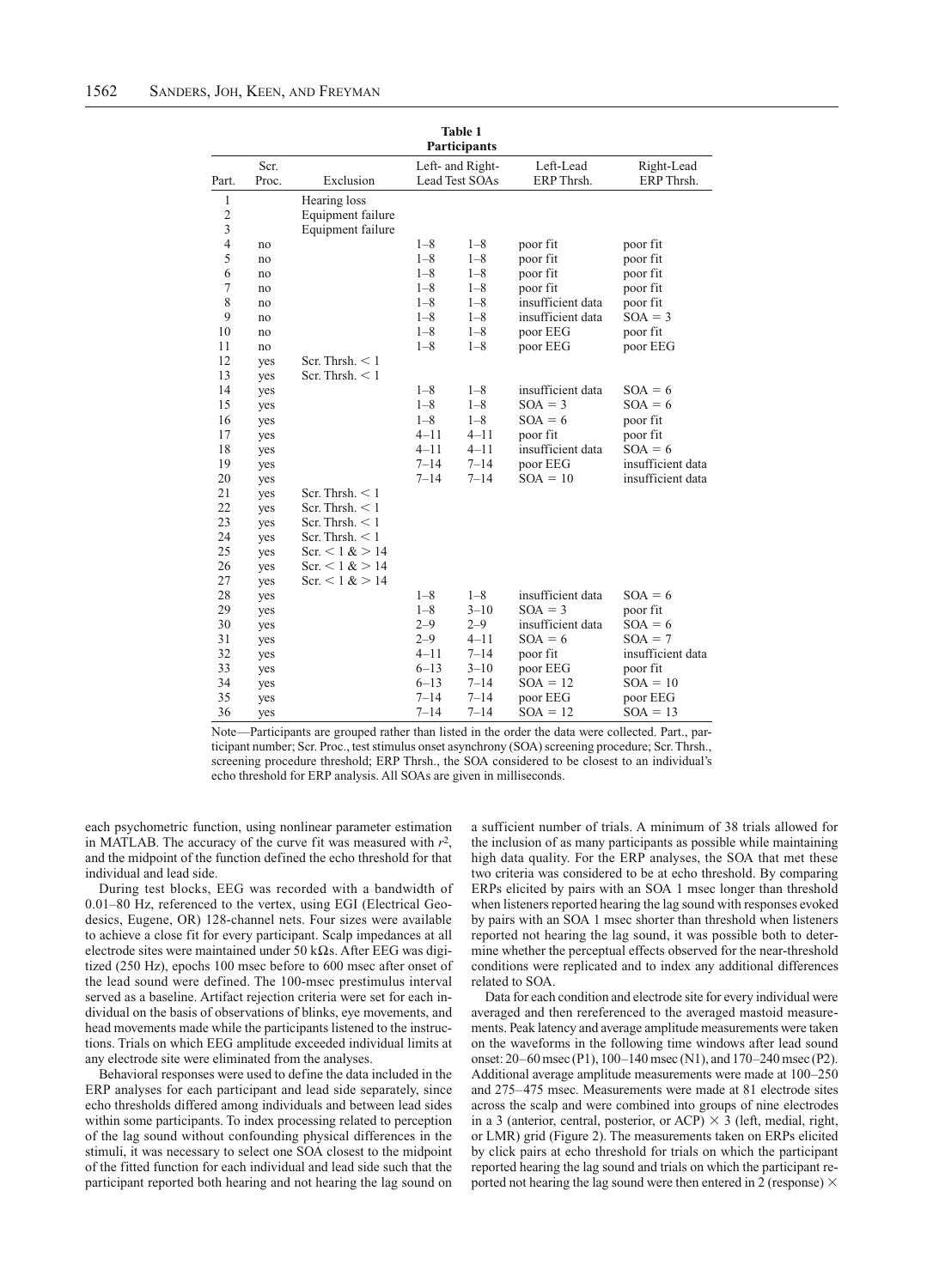

**Figure 2. Approximate locations of 128 scalp electrodes. ERP analyses were conducted for data collected at 81 electrodes (shown in black), with electrode position included as two factors in ANOVAs: left–medial–right (LMR) and anterior–central–posterior (ACP). All data were referenced, offline, to the average of the left-mastoid (LM) and right-mastoid (RM) recordings.**

 $3$  (ACP)  $\times$  3 (LMR) repeated measures ANOVAs (Greenhouse– Geisser adjusted). Data from trials with an SOA 1 msec longer than threshold when the participant reported hearing the lag sound and an SOA 1 msec shorter than threshold when the participant reported not hearing the lag sound were included in ANOVAs of identical design. All significant ( $p < .05$ ) interactions of response and electrode position factors were followed by ANOVAs conducted separately for each level of the relevant electrode position factor.

## **RESULTS**

Psychophysical data on echo thresholds defined by the number of trials on which an individual reported hearing the lag sound will be reported first. Next, ERP waveforms averaged across behavioral response will be described, followed by the differences in ERPs elicited by click pairs at echo threshold when the participants reported hearing and not hearing the lag sound. Finally, the same comparison will be made for click pairs with SOAs 1 msec away from echo threshold.

# **Behavioral Responses**

For the 24 participants who completed the test phase of the experiment, the number of trials on which they reported hearing the echo for each lead side and onset asynchrony is shown in Figure 3. Since the same individual frequently showed a different pattern of data for click

pairs presented with the lead sound on the left and the lead sound on the right (and for many individuals, data from only one lead side could be included in the ERP analyses), data from these blocks of trials were treated separately. Of the 48 lead-side observations, 16 of the psychophysical functions (from 11 individuals) did not vary systematically with SOA and could not be accurately fit with a logistic function ( $r^2$  < .75). For an additional 9 lead-side observations (from 9 individuals), none of the SOAs employed during testing was close enough to the midpoint of the logistic function to provide sufficient ERP data  $(>38 \text{ trials on which the lag sound was and was})$ not reported). For 7 lead-side observations (from 5 individuals), responses did change systematically with onset asynchrony but the number of trials with an artifact-free EEG in at least one condition was too low  $(<10$ ) for inclusion in ERP analyses. The average echo threshold for this group was 7.5 msec  $(SD = 3.7)$ , with a range from 3.0 to 12.0 msec. Behavioral data for the 16 lead-side observations that were included in ERP analyses are shown in the bottom panel of Figure 3. Average echo threshold for this group was also 7.5 msec  $(SD = 3.3)$ , with a range from 3.0 to 12.5 msec.

The participants were required to make a response even if they were uncertain whether they had heard the lag sound. These responses may have been influenced by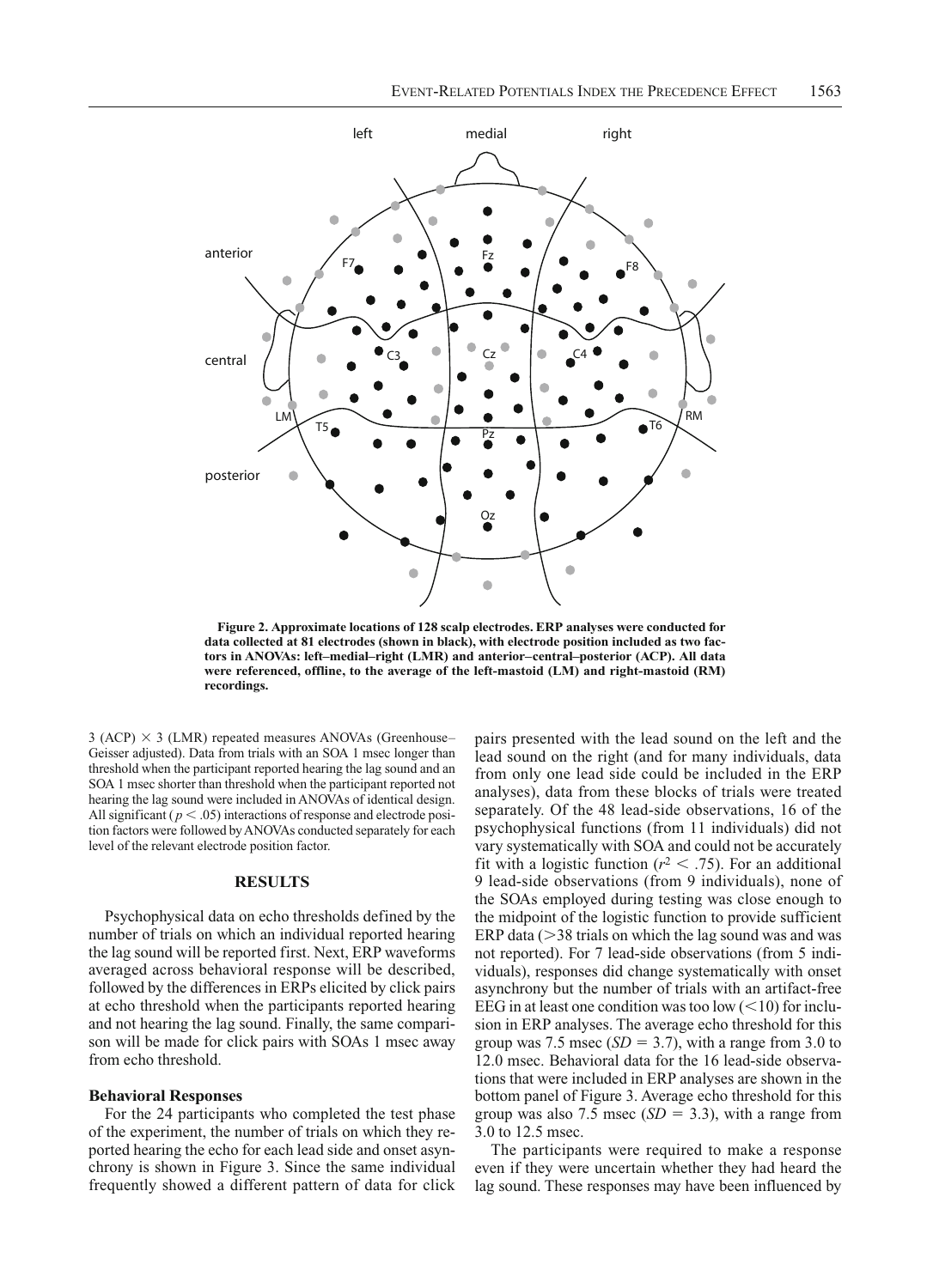

**Figure 3. Number of trials (out of 100) on which participants reported hearing the echo at each tested onset asynchrony for left-lead (open circles) and right-lead (filled squares) blocks separately. The top panel shows responses that did not vary systematically with onset asynchrony. The second panel includes responses for which there were insufficient data close to echo threshold. The third panel shows responses that were excluded from ERP analyses because of excessive noise. The fourth panel shows the behavioral responses that correspond to data included in ERP analyses. The number of lead-side observations (total of 48) included in each group is given in parentheses (***n***).**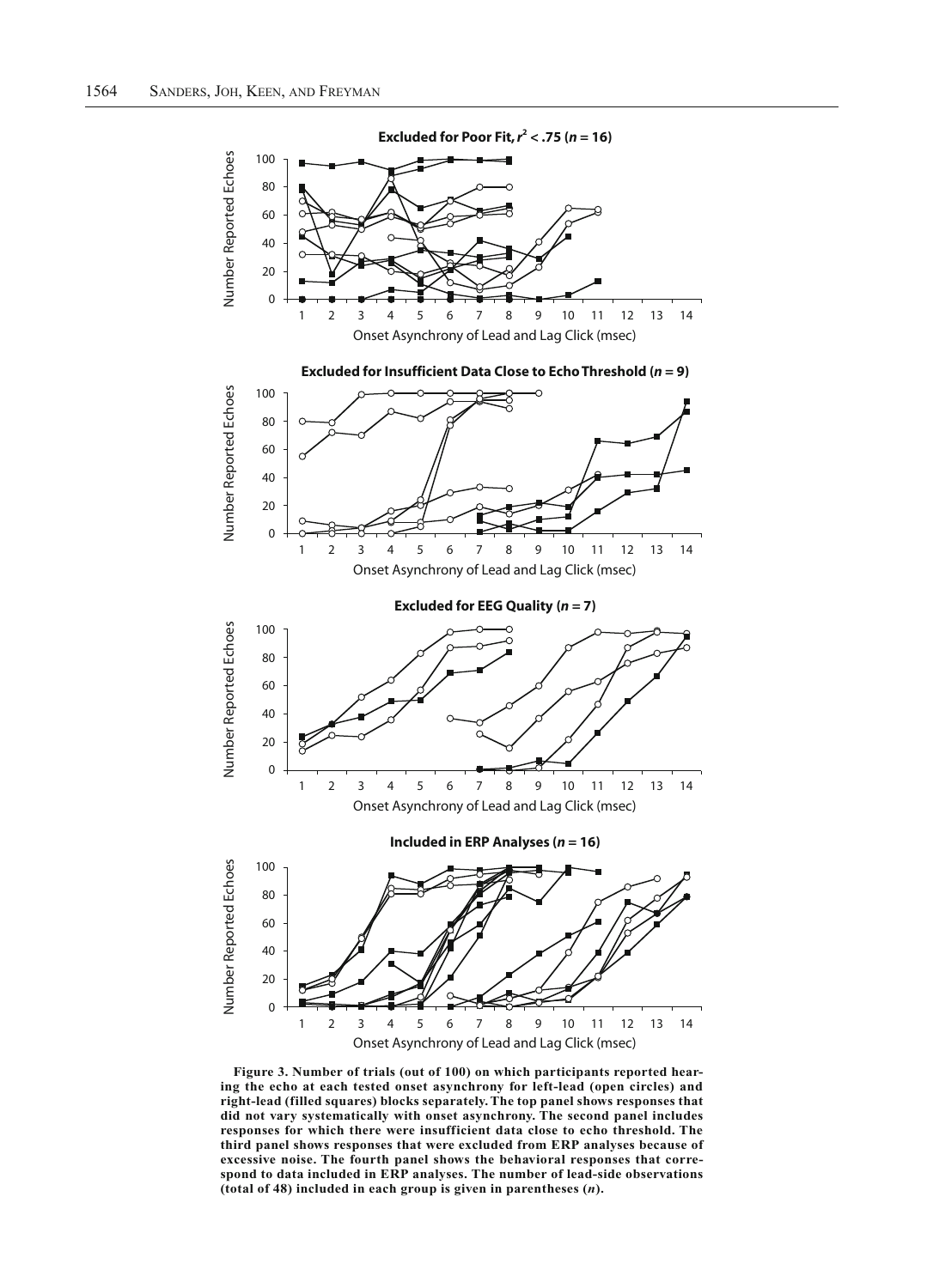

**Figure 4. Auditory evoked potentials elicited by click pairs at echo threshold, averaged across participants, lead side, response, and trials, for all electrode sites. The response recorded from an anterior midline electrode is shown on a larger scale.**

what had been heard on the previous trial. To test this hypothesis, behavioral responses to sounds at echo threshold were divided on the basis of the response given on the previous trial. There were no differences in the probability that listeners reported hearing the lag sound for click pairs at echo threshold when they reported hearing and not hearing the lag sound on the previous trial  $(t < 1)$ .

## **Auditory Evoked Potentials**

As is shown in Figure 4, all click pairs elicited a typical positive–negative–positive oscillation. For sounds at echo threshold (defined for each participant and lead side separately, as indicated in Table 1), the first positive component (P1) peaked at 43 msec with an amplitude of 1.5  $\mu$ V, and was largest over anterior and central regions, [ACP,  $F(2,30) = 9.40, p < .01$ ]. For pairs with an SOA 1 msec shorter than echo threshold, the P1 peaked at 42 msec and 1.4  $\mu$ V, whereas for sounds with an SOA 1 msec longer than echo threshold, the P1 peaked at 47 msec and 1.3  $\mu$ V. The difference in P1 latency for the shorter and longer than threshold categories was significant  $[F(1,15) = 6.64, p <$ .05]. Since this 5-msec latency difference for sounds that differed by an SOA of only 2 msec was unexpected, data were further explored to determine whether the relationship between SOA and P1 latency would be replicated for additional sounds. For the14 lead-side observations that could also contribute data to conditions that had SOAs 2 msec shorter and 2 msec longer than echo threshold, there was no evidence of P1 latency differences (latency for  $-2$  msec = 43 msec, latency for  $+2$  msec = 44 msec,  $p<sub>5</sub>$   $>$  .30). This lack of replication suggests that the P1 elicited by click pairs peaks around 43 msec, regardless of SOA. The positive peak was largest over anterior and central regions  $[F(2,30) = 5.95, p < .05]$  and medial electrodes  $[F(2,30) = 4.15, p < .05]$ , for all the conditions (interactions:  $p_s > .20$ ).

The first negative peak (N1) elicited by click pairs at echo threshold peaked at 120 msec and  $-1.8 \mu$ V and was largest over anterior and central regions  $[F(2,30) = 14.92]$ ,  $p < .001$ ]. For the below-threshold condition, the N1 peaked at 116 msec and  $-1.6 \mu$ V; for the above-threshold condition, the N1 peaked at 121 msec and  $-1.7 \mu$ V. The difference in N1 latency for the above- and below threshold conditions was significant  $[F(1,15) = 8.41]$ ,  $p < .05$ ]; again, this difference was not evident when conditions 2 msec above and 2 msec below threshold were included in a similar analysis ( $p_s > .75$ ). Across conditions, the component was largest at anterior and central electrodes  $[F(2,30) = 10.70, p < .01]$ .

The second positive peak (P2) elicited by sounds at echo threshold peaked at 207 msec and 4.7  $\mu$ V. As was found for the P1 and N1, this peak was largest over anterior and central regions  $[F(2,30) = 28.2, p < .001]$  and at medial electrodes  $[F(2,30) = 9.82, p < .001]$ . The P2 peaked at 206 msec for the below-threshold condition and at 205 msec for the above-threshold condition ( $p_s > .75$ ). The distribution of the component was similar regardless of condition [ACP,  $F(2,30) = 30.43$ ,  $p < .001$ ; LMR,  $F(2,30) = 17.41, p < .001$ ; interaction,  $ps > .75$ ].

### **ERP Indices of Perception**

During the P1 time window (20–60 msec), physically identical sounds elicited a larger mean amplitude when listeners reported hearing only one sound than on trials on which they reported clearly hearing the lag sound  $[F(1,15) = 5.52, p < .05]$ . This difference was broadly distributed across the scalp and was not replicated for the sounds with SOAs 1 msec shorter and longer than thresh-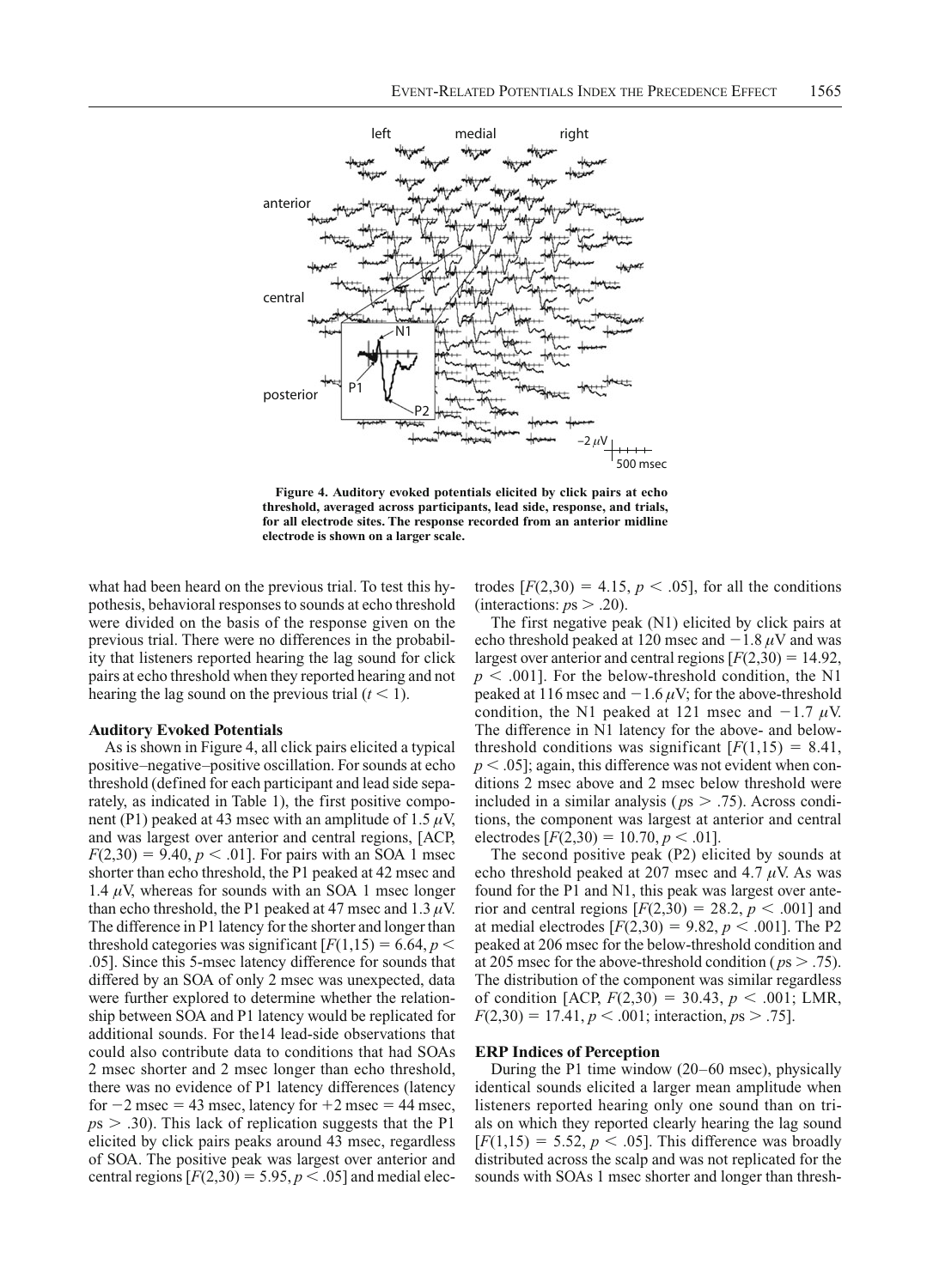

**Figure 5. ERPs recorded at anterior-central and medial electrode sites elicited by physically identical sounds with stimulus onset asynchronies (SOAs) at echo threshold when listeners reported hearing the lag sound (thick line) and not hearing the lag sound (thin line).**

old ( $ps > .30$ ) or SOAs 2 msec shorter and longer than threshold ( $ps > .30$ ). A more consistent effect, shown in Figure 5, was observed for mean amplitude between 100 and 140 msec (N1). In this time range, click pairs with an SOA at echo threshold elicited a larger negativity when listeners reported hearing the echo, as compared with not hearing the echo  $[F(1,15) = 5.38, p < .05]$ . A similar effect, shown in Figure 6, was observed for sounds with lag delays that differed from threshold by 1 msec: Click pairs with SOAs 1 msec more than threshold on trials on which listeners reported clearly hearing the echo elicited a larger negativity than did click pairs with SOAs 1 msec less than threshold on trials on which listeners reported not hearing the echo  $[F(1,15) = 7.24, p < .05]$ . Similar effects were found during the P2 time range (170–240 msec) so that, for sounds at echo threshold, mean amplitude was less positive when the participants reported hearing the echo  $[F(1,15) = 6.06, p < .05]$ ; the same was observed for click pairs above and below threshold  $[F(1,15) = 4.84]$ ,  $p < .05$ ].

The differences observed in the N1 and P2 time windows were similar to each other (more negative ERPs when listeners reported hearing the echo), and at some electrode sites, there appeared to be a single continuous difference (Figure 7), rather than two distinct effects. Therefore, mean amplitude measures that subsumed these times (100–250 msec) were taken. Consistent with the individual component analyses, mean amplitude was more negative when listeners reported hearing the lag sound for click pairs with SOAs at echo threshold  $[F(1,15)]$ 6.5,  $p < .05$ ] and for sounds with SOAs 1 msec shorter and longer than threshold  $[F(1,5) = 4.95, p < .05]$ . Over

this longer time window, the distribution of the difference was more clearly evident in condition  $\times$  electrode position interactions that approached significance. Specifically, for sounds at echo threshold, the difference tended to be larger over anterior-central and medial scalp regions [response  $\times$  LMR,  $F(2,30) = 2.75$ ,  $p = .080$ ; response  $\times$  $ACP \times LMR$ ,  $F(4.60) = 2.54$ ,  $p = .067$ ].

To determine whether the frequency of reporting hearing the lag sound affected mean amplitude between 100 and 250 msec, the 16 lead-side observations were divided into three groups: those who reported hearing the lag sound on over 66% of the trials  $(n = 4)$ , those who reported hearing the lag sound on roughly half of the trials  $(n = 6)$ , and those who reported hearing the lag sound on fewer than 33% of the trials  $(n = 6)$ . No interaction between group and response was observed in a visual inspection of the waveforms. This observation was supported by statistical analyses ( $p$ s  $> .75$ ), although the small numbers included in each group meant that these comparisons had little power.

A visual inspection of the grand average waveforms and evidence from studies in which listeners were asked to report whether they heard two distinct pitches (Alain et al., 2001; Hautus & Johnson, 2005) suggested that when listeners reported hearing two distinct sounds, the click pairs would elicit a larger positivity later in the waveform (mean amplitude, 275–475 msec). Although this was numerically true for sounds with an SOA at threshold, as well as 1 or 2 msec away from threshold, neither the main effects of condition nor the condition  $\times$  electrode position

**SOAs ±1 msec From Echo Threshold**



**Figure 6. ERPs recorded at anterior-central and medial electrode sites elicited by click pairs with onset asynchronies 1 msec longer than echo threshold when listeners reported hearing the lag sound (thick line) and sounds with onset asynchronies 1 msec shorter than echo threshold when listeners reported not hearing the lag sound (thin line).**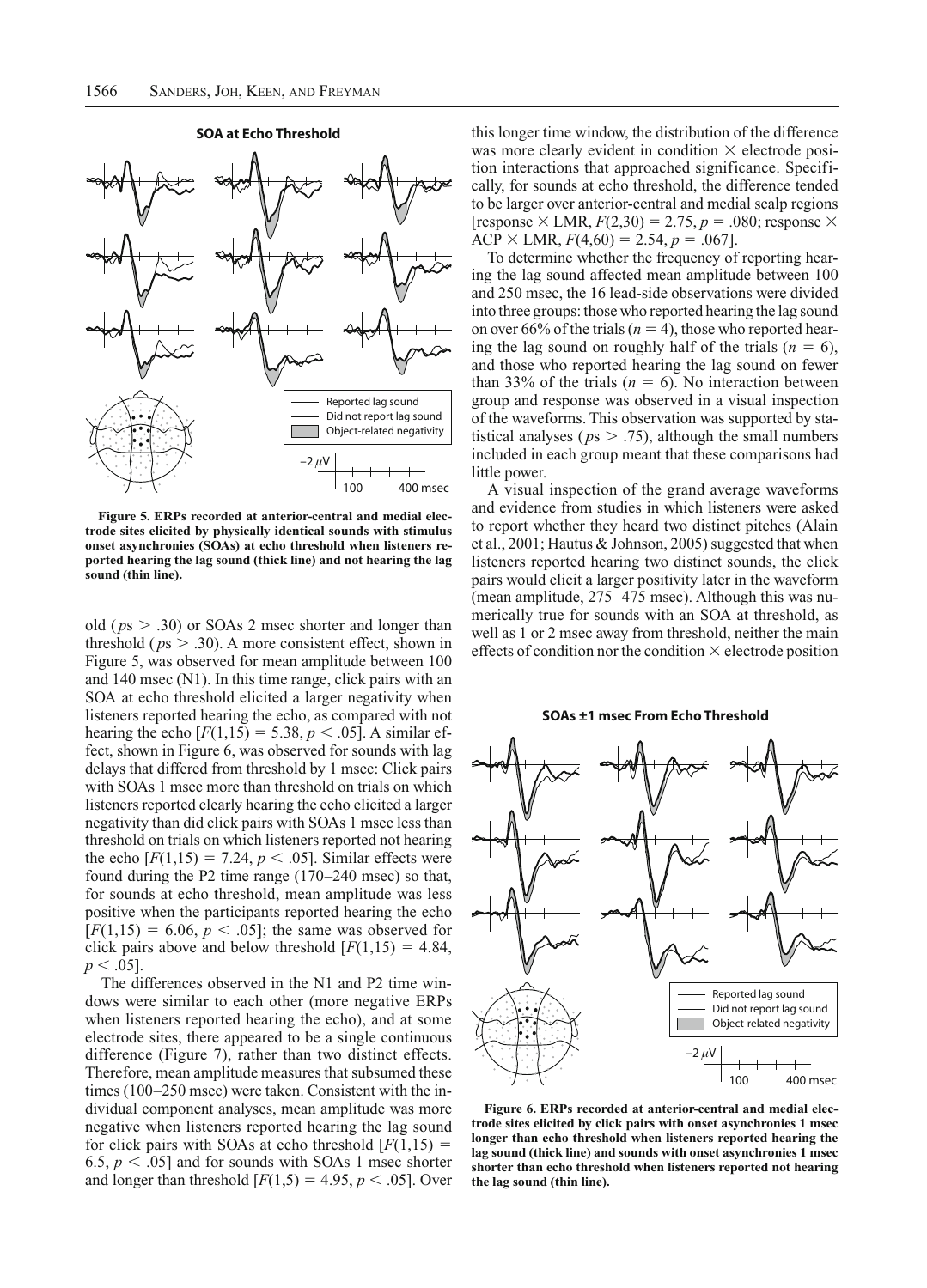

Figure 7. Difference (lag sound reported - lag sound not re**ported) in ERPs elicited by click pairs with onset asynchronies at echo threshold (thick line) and 1 msec away from echo threshold (thin line).**

interactions were significant ( $p_s > .10$ ). The mean amplitude measurements taken in each time window before 250 msec at anterior-central and medial electrode sites and after 250 msec at posterior-central and medial electrode sites are summarized in Figure 8.

# **DISCUSSION**

Shorter latency P1 peaks were observed for click pairs with an onset asynchrony 1 msec less than a listener's echo threshold, and larger amplitude P1s were evident for sounds with an SOA at the listener's threshold when he or she reported not hearing, as compared with hearing, the lag sound. These early effects failed to be replicated across other onset asynchronies and may have been spurious. In contrast, when the listeners reported hearing the lag sound for pairs with an SOA at or 1 msec above their echo threshold, evoked potentials had a more negative amplitude measured during the N1 time window (100–140 msec), the P2 time window (170–240 msec), and across these two periods (100–250 msec). These data provide important information about the neurosensory processing involved in the perception (or lack of perception) of simulated echoes. The neural response to physically identical click pairs that listeners later report as two distinct sounds differs from that elicited by stimuli listeners describe as a single sound localized towards the lead loudspeaker. Through comparison with studies that have reported a similar component, the ORN, under conditions that resulted in listener's hearing two distinct pitches, it is possible to conclude that these differences reflect a neural mechanism related to the conscious perception of multiple sound sources that is not fully dependent on physical differences in the stimuli.

Evidence of an ORN when listeners report hearing the lag sound for click pairs that fall on or very close to their

echo threshold can be interpreted in multiple ways. One possibility is that listeners make predictions about whether they will hear the lag sound or not on the next trial, which then affects both early neurosensory processing and their response when the external stimulus provides ambiguous information. However, these predictions would likely be affected by both what was perceived on the previous trial and the overall probability of hearing the lag sound during a session; neither of these factors was observed to affect responses in the present study. That is, the listeners were no more likely to report hearing the lag sound at their echo threshold when they reported hearing the lag sound on the previous trial, and the ORN was equally evident in the listeners whose echo thresholds fell near the longest onset asynchronies they were presented with (and therefore reported the lag sound relatively rarely) and in those who reported hearing the lag sound on a large proportion of trials. A more plausible explanation for the observed ERP effects at echo threshold is that even though the physical stimulus was identical, the neural response to those stimuli differed in a way that resulted in a *no echo* or *echo present* interpretation by the listener.

Asking the listeners to report whether they heard a sound from the side of the lag loudspeaker or not on each trial likely encouraged them to direct spatially selective attention toward the location of the lag loudspeaker for an entire block of trials. If the listeners did use selective attention to aid in the detection of lag sounds, previous research would predict that it lowered their detection thresholds and increased the amplitude of auditory evoked potentials or resulted in an added negative processing difference (Hansen & Hillyard, 1980; Hillyard, Hink, Schwent, & Picton, 1973; Näätänen, 1982; Picton & Hillyard, 1974; Schröger & Eimer, 1997; Spence & Driver, 1994). Both effects may have been present in the present data but cannot be measured, since the participants were always performing the same task. However, the ORN elicited by pitch stimuli has been shown to be unaffected by selective attention (Alain et al., 2001; Alain et al., 2002; Dyson et al., 2005). By comparison, this suggests that the ORN reported in the present study would have been equal in amplitude regardless of the location, or even the task, the listeners were attending to. In contrast, the later positivity evoked by sounds listeners perceive as two distinct pitches has been observed only when listeners actively attend to the auditory stimuli (Alain et al., 2001). The fact that this positivity in the present study was observed in the grand averages but was not consistent enough across individuals to be statistically significant suggests that there may have been differences in the extent to which the individuals were attending to the task.

The similarity of the ORN with another commonly reported auditory ERP component, the MMN, has been noted in several other studies (Alain, Reinke, He, Wang, & Lobaugh, 2005; Alain et al., 2002; Hautus & Johnson, 2005). In those studies, the ORN and MMN have been differentiated on the basis of distribution (MMN was more anterior), frequency (MMN was modulated by the frequency of a sound in the recent context), and attention (MMN was modulated by participant attention to other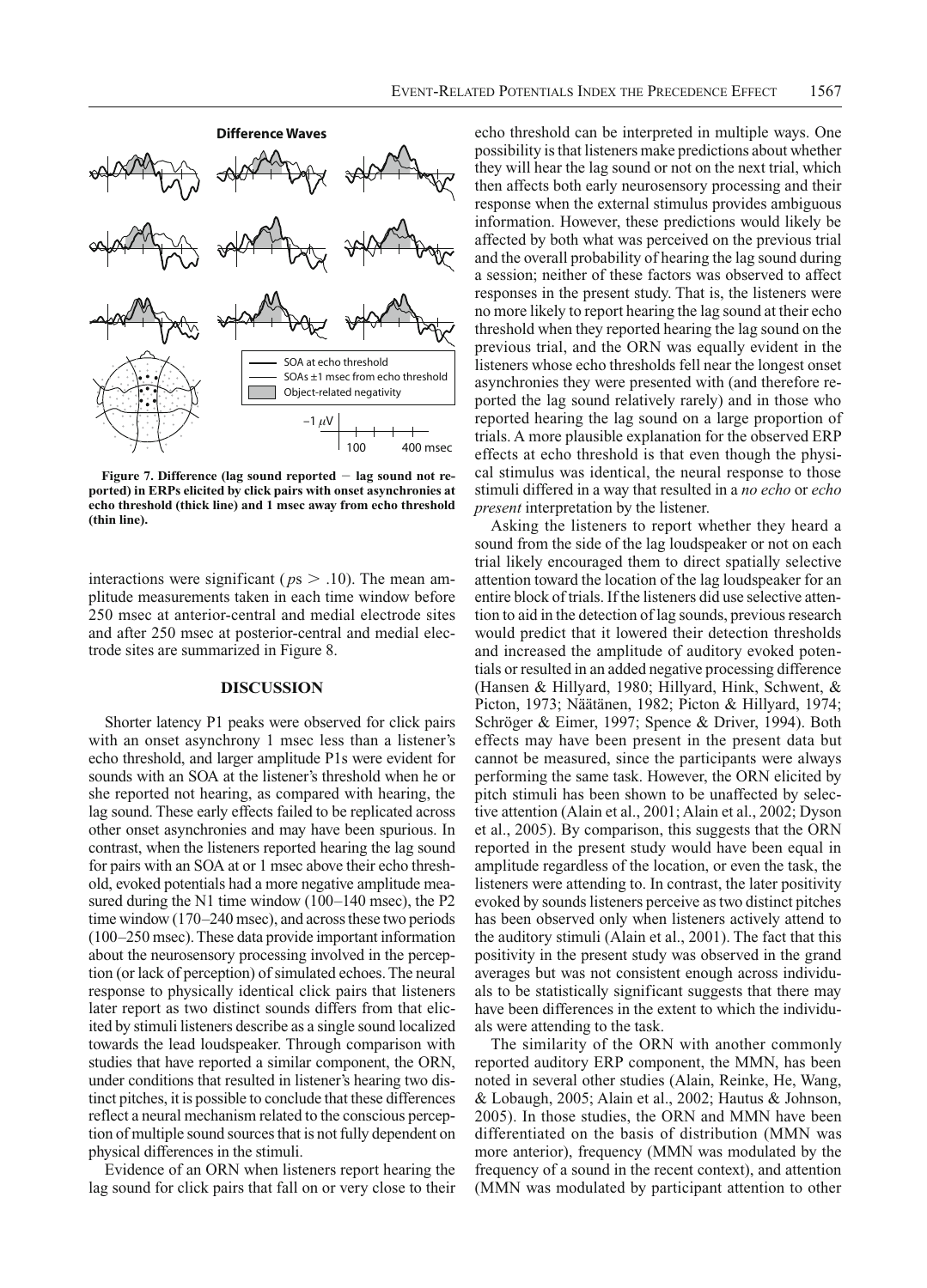

**Figure 8. Summary of mean amplitude measurements taken 20–60, 100–140, 170–240, and 100–250 msec after lead sound onset at anterior-central and medial electrode sites and 275–475 msec after sound onset at posterior-central and medial electrode sites. The amplitude of the ERPs elicited by sounds at echo threshold is shown as solid bars; for sounds 1 msec away from threshold, amplitude is shown as lined bars. The data for the trials on which the listeners reported hearing the lag sound are shown in black; for the trials on which the listeners reported not hearing the lag sound, the data are shown in gray. Error bars indicate standard errors of the means.**

tasks). Similar arguments apply to the present data. Although neither frequency nor attention was manipulated and no direct comparison of the ORN and MMN in the same individuals was attempted, the anterior-central distribution of the negativity between 100 and 250 msec and the lack of an association between the amplitude of this negativity and the percentage of trials on which an individual reported hearing the lag sound suggests that the difference in ERPs in response to sounds perceived as a single source and two concurrent sounds is best described as an ORN.

The primary goal of this study was to understand the levels of processing that are affected by perception of an

echo in the precedence effect. However, just as research on pitch perception that has reported a similar ERP component can further elucidate the interpretation of the present results, the data presented here offer additional clarification of what that component indexes in pitch perception studies. Specifically, the fact that the ORN is observed for concurrent sound source segregation, regardless of whether the streams are separated on the basis of pitch or location, indicates that the ORN actually indexes the perception of distinct auditory objects. Furthermore, by showing that the ORN is elicited by physically identical stimuli when listeners report hearing two sounds, as compared with one, the data strengthen the argument that the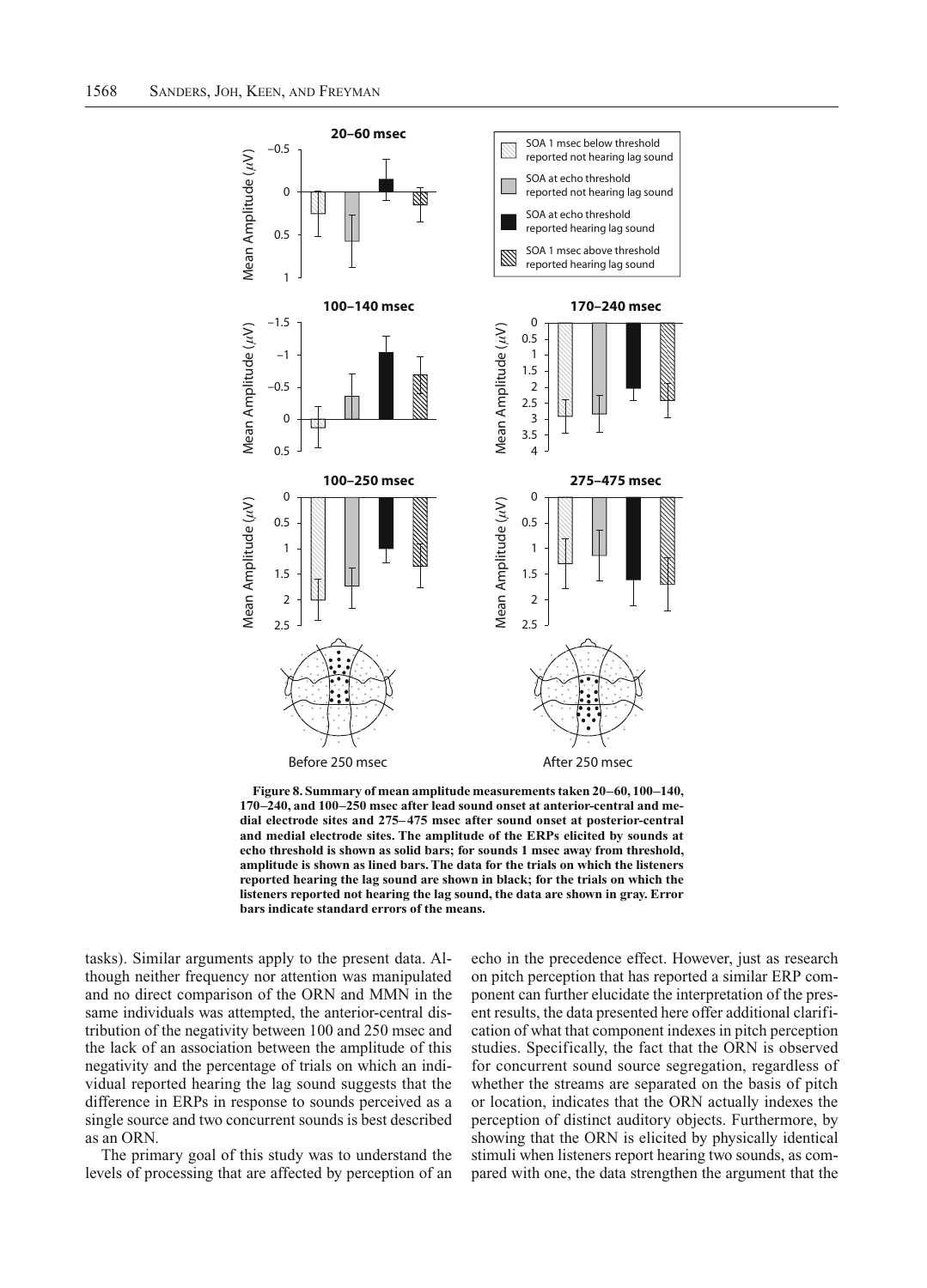differences reported in pitch perception studies are not based on physical differences in the stimuli (Alain et al., 2005; Alain et al., 2002; Hautus & Johnson, 2005).

The number of participants who completed some portion of the experiment but were not included in ERP analyses might suggest that the ORN is not a robust index of the precedence effect. However, the reasons for excluding much of the data included additional constraints that are not typical of other studies. Overall, 67% of the psychophysical functions fit a logistic curve quite well. The number of participants whose responses did not vary systematically with SOA was consistent with the result of other studies conducted in more precisely controlled acoustic environments (Blauert, 1997; Clifton, 1987; Clifton et al., 1994; Damaschke et al., 2005; Freyman et al., 1991; Freyman & Keen, 2006; Litovsky et al., 2000; Saberi & Antonio, 2003).

Understanding the neural mechanisms of auditory stream segregation will be important in formulating both environments and interventions that result in better auditory comprehension in complex, noisy situations. The present study contributes to that understanding by showing that perception of two concurrent sound sources is supported by early neurosensory processing that differs from that associated with the perception of one sound source. Comparisons with other studies suggest that this difference in processing is not dependent on attention and is similar for auditory objects defined by either pitch or location. Furthermore, the results suggest that the precedence effect can be mediated by differences in the neural responses to physically identical stimuli.

# **AUTHOR NOTE**

The research reported here was partially funded by NIH Grant R01 DC01625 awarded to R.E.K. and R.L.F. as well as by NIH Institutional Training Grant MH16745, which provided postdoctoral training for A.S.J. The content is solely the responsibility of the authors and does not necessarily represent the official views of the NIDCD, NIMH, or NIH. We thank Lori Astheimer, William Bush, Molly Chilingerian, Ahren Fitzroy, Jim Morgante, and Leah Novotny for assistance with data collection. Correspondence concerning this article should be addressed to L. D. Sanders, Department of Psychology, University of Massachusetts, Tobin Hall, Amherst, MA 01003 (e-mail: lsanders@psych.umass.edu).

*Note—Accepted by the editorial board of Editor-Elect Jeremy M. Wolfe.*

#### **REFERENCES**

- ALAIN, C., ARNOTT, S. R., & PICTON, T. W. (2001). Bottom-up and topdown influences on auditory scene analysis: Evidence from eventrelated brain potentials. *Journal of Experimental Psychology: Human Perception & Performance*, **27**, 1072-1089.
- ALAIN, C., & McDonald, K. L. (2007). Age-related differences in neuro magnetic brain activity underlying concurrent sound perception. *Journal of Neuroscience*, **27**, 1308-1314.
- Alain, C., Reinke, K., He, Y., Wang, C., & Lobaugh, N. (2005). Hearing two things at once: Neurophysiological indices of speech segregation and identification. *Journal of Cognitive Neuroscience*, **17**, 811-818.
- ALAIN, C., SCHULER, B. M., & McDONALD, K. L. (2002). Neural activity associated with distinguishing concurrent auditory objects. *Journal of the Acoustical Society of America*, **111**, 990-995.
- Blauert, J. (1997). *Spatial hearing: The psychophysics of human sound localization.* Cambridge, MA: MIT Press.
- Bregman, A. S. (1990). *Auditory scene analysis: The perceptual organization of sound.* Cambridge, MA: MIT Press.
- CHAIT, M., POEPPEL, D., & SIMON, J. Z. (2006). Neural response correlates of detection of monaurally and binaurally created pitches in humans. *Cerebral Cortex*, **16**, 835-848.
- Clifton, R. K. (1987). Breakdown of echo suppression in the precedence effect. *Journal of the Acoustical Society of America*, **82**, 1834-1835.
- Clifton, R. K., & Freyman, R. L. (1989). Effect of click rate and delay on breakdown of the precedence effect. *Perception & Psychophysics*, **46**, 139-145.
- Clifton, R. K., Freyman, R. L., Litovsky, R. Y., & McCall, D. (1994). Listeners' expectations about echoes can raise or lower echo thresholds. *Journal of the Acoustical Society of America*, **95**, 1525-1533.
- Clifton, R. K., Freyman, R. L., & Meo, J. (2002). What the precedence effect tells us about room acoustics. *Perception & Psychophysics*, **64**, 180-188.
- Damaschke, J., Riedel, H., & Kollmeier, G. (2005). Neural correlates of the precedence effect in auditory evoked potentials. *Hearing Research*, **205**, 157-171.
- Dyson, B. J., ALAIN, C., & HE, Y. (2005). Effects of visual attentional load on low-level auditory scene analysis. *Cognitive, Affective, & Behavioral Neuroscience*, **5**, 319-338.
- Fitzpatrick, D. C., Kuwada, S., Kim, D. O., Parham, K., & Batra, R. (1999). Responses of neurons to click-pairs as simulated echoes: Auditory nerve to auditory cortex. *Journal of the Acoustical Society of America*, **106**, 3460-3472.
- Freyman, R. L., Clifton, R. K., & Litovsky, R. Y. (1991). Dynamic processes in the precedence effect. *Journal of the Acoustical Society of America*, **90**, 874-884.
- FREYMAN, R. L., & KEEN, R. (2006). Constructing and disrupting listeners' models of auditory space. *Journal of the Acoustical Society of America*, **120**, 3957-3965.
- Grantham, D. W. (1996). Left–right asymmetry in the buildup of echo suppression in normal-hearing adults. *Journal of the Acoustical Society of America*, **99**, 1118-1123.
- HANSEN, J. C., & HILLYARD, S. A. (1980). Endogenous brain potentials associated with selective auditory attention. *Electroencephalography & Clinical Neurophysiology*, **49**, 277-290.
- HARTUNG, K., & TRAHIOTIS, C. (2001). Peripheral auditory processing and investigations of the "precedence effect" which utilize successive transient stimuli. *Journal of the Acoustical Society of America*, **110**, 1505-1513.
- HAUTUS, M. J., & JOHNSON, B. W. (2005). Object-related brain potentials associated with the perceptual segregation of a dichotically embedded pitch. *Journal of the Acoustical Society of America*, **117**, 275-280.
- Hillyard, S. A., Hink, R. F., Schwent, V. L., & Picton, T. W. (1973). Electrical signs of selective attention in the human brain. *Science*, **182**, 177-180.
- Hiraumi, H., Nagamine, T., Morita, T., Naito, Y., Fukuyama, H., & Ito, J. (2005). Right hemispheric predominance in the segregation of mistuned partials. *European Journal of Neuroscience*, **22**, 1821-1824.
- JOHNSON, B. W., HAUTUS, M., & CLAPP, W. C. (2003). Neural activity associated with binaural processes for the perceptual segregation of pitch. *Clinical Neurophysiology*, **114**, 2245-2250.
- Li, L., Qi, J., He, Y., Alain, C., & Schneider, B. A. (2005). Attribute capture in the precedence effect for long-duration noise sounds. *Hearing Research*, **202**, 235-247.
- LIEBENTHAL, E., & PRATT, H. (1999). Human auditory cortex electrophysiological correlates of the precedence effect: Binaural echo lateralization suppression. *Journal of the Acoustical Society of America*, **106**, 291-303.
- Litovsky, R. Y., Colburn, H. S., Yost, W. A., & Guzman, S. J. (1999). The precedence effect. *Journal of the Acoustical Society of America*, **106**, 1633-1654.
- LITOVSKY, R. Y., FLIGOR, B. J., & TRAMO, M. J. (2002). Functional role of the human inferior colliculus in binaural hearing. *Hearing Research*, **165**, 177-188.
- Litovsky, R. Y., Hawley, M. L., Fligor, B. J., & Zurek, P. M. (2000). Failure to unlearn the precedence effect. *Journal of the Acoustical Society of America*, **108**, 2345-2352.
- Litovsky, R. Y., Rakerd, B., Yin, T. C. T., & Hartmann, W. M. (1997).